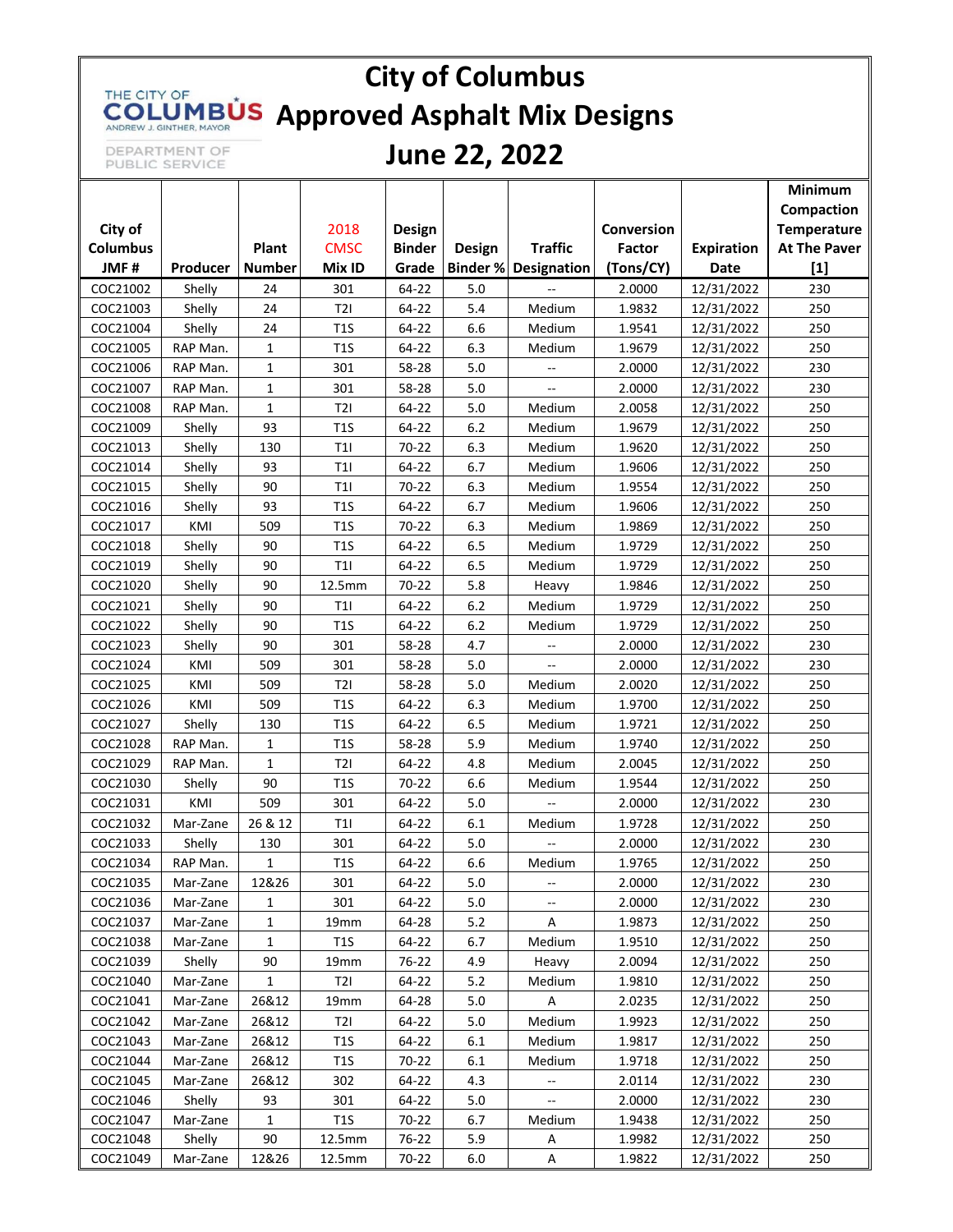# **City of Columbus** THE CITY OF **COLUMBUS** Approved Asphalt Mix Designs

DEPARTMENT OF<br>PUBLIC SERVICE

### **June 22, 2022**

|                         |          |                        |                       |                        |        |                             |                     |                           | Minimum                      |
|-------------------------|----------|------------------------|-----------------------|------------------------|--------|-----------------------------|---------------------|---------------------------|------------------------------|
|                         |          |                        |                       |                        |        |                             | <b>Conversion</b>   |                           | Compaction                   |
| City of                 |          |                        | 2018                  | Design                 |        | <b>Traffic</b>              |                     |                           | Temperature                  |
| <b>Columbus</b><br>JMF# | Producer | Plant<br><b>Number</b> | <b>CMSC</b><br>Mix ID | <b>Binder</b><br>Grade | Design | <b>Binder % Designation</b> | Factor<br>(Tons/CY) | <b>Expiration</b><br>Date | <b>At The Paver</b><br>$[1]$ |
|                         |          |                        |                       |                        |        |                             |                     |                           |                              |
| COC21050                | Shelly   | 93                     | T <sub>1</sub> S      | 64-22                  | 6.3    | Medium                      | 1.9731              | 12/31/2022                | 250                          |
| COC21051                | Shelly   | 93                     | T1                    | 64-22                  | 6.3    | Medium                      | 1.9731              | 12/31/2022                | 250                          |
| COC22001                | Shelly   | 130                    | 301                   | 64-22                  | 5.0    |                             | 2.0000              | 12/31/2023                | 230                          |
| COC22002                | Shelly   | 90                     | 301                   | 64-22                  | 4.7    | $\overline{\phantom{a}}$    | 2.0000              | 12/31/2023                | 230                          |
| COC22003                | Shelly   | 90                     | 301                   | 64-22                  | 5.0    | Щ,                          | 2.0000              | 12/31/2023                | 230                          |
| COC22004                | Shelly   | 90                     | T1S                   | 64-22                  | 6.2    | Medium                      | 1.9681              | 12/31/2023                | 250                          |
| COC22005                | Shelly   | 94                     | 301                   | 64-22                  | 5.0    | $\overline{a}$              | 2.0000              | 12/31/2023                | 230                          |
| COC22006                | Shelly   | 90                     | 301                   | 64-22                  | 5.0    | --                          | 2.0000              | 12/31/2023                | 230                          |
| COC22007                | Shelly   | 130                    | T2I                   | 64-22                  | 5.2    | Medium                      | 1.9962              | 12/31/2023                | 250                          |
| COC22008                | Shelly   | 130                    | T1S                   | 64-22                  | 6.4    | Medium                      | 1.9714              | 12/31/2023                | 250                          |
| COC22009                | Shelly   | 130                    | T11                   | 64-22                  | 6.4    | Medium                      | 1.9714              | 12/31/2023                | 250                          |
| COC22010                | Shelly   | 130                    | T1S                   | 64-22                  | 6.6    | <b>LIGHT</b>                | 1.9613              | 12/31/2023                | 250                          |
| COC22011                | Shelly   | 130                    | T1S                   | 70-22                  | 6.3    | Medium                      | 1.9665              | 12/31/2023                | 250                          |
| COC22012                | Shelly   | 90                     | T1S                   | 64-22                  | 6.2    | Medium                      | 1.9719              | 12/31/2023                | 250                          |
| COC22013                | Shelly   | 90                     | T11                   | 64-22                  | 6.3    | Medium                      | 1.9719              | 12/31/2023                | 250                          |
| COC22014                | Shelly   | 94                     | T2I                   | 64-22                  | 5.4    | Medium                      | 1.9876              | 12/31/2023                | 250                          |
| COC22015                | Shelly   | 93                     | 301                   | 64-22                  | 5.0    |                             | 2.0000              | 12/31/2023                | 230                          |
| COC22016                | RAP Man. | $\mathbf{1}$           | T1S                   | 70-22                  | 6.5    | Medium                      | 1.9729              | 12/31/2023                | 250                          |
| COC22017                | Shelly   | 94                     | T1S                   | 64-22                  | 6.6    | <b>LIGHT</b>                | 1.9740              | 12/31/2023                | 250                          |
| COC22018                | Shelly   | 94                     | T1S                   | 70-22                  | 6.1    | Medium                      | 1.9625              | 12/31/2023                | 250                          |
| COC22019                | Shelly   | 90                     | T1S                   | 70-22                  | 6.4    | Medium                      | 1.9746              | 12/31/2023                | 250                          |
| COC22020                | Shelly   | 90                     | T1S                   | 64-22                  | 6.6    | <b>LIGHT</b>                | 1.9620              | 12/31/2023                | 250                          |
| COC22021                | Shelly   | 90                     | T2I                   | 64-22                  | 4.9    | Medium                      | 1.9994              | 12/31/2023                | 250                          |
| COC22022                | Shelly   | 93                     | T1S                   | 64-22                  | 6.2    | Medium                      | 1.9529              | 12/31/2023                | 250                          |
| COC22023                | Shelly   | 93                     | T1                    | 64-22                  | 6.2    | Medium                      | 1.9529              | 12/31/2023                | 250                          |
| COC22024                | Shelly   | 94                     | T1S                   | 64-22                  | 6.2    | Medium                      | 1.9669              | 12/31/2023                | 250                          |
| COC22025                | Shelly   | 94                     | T1                    | 64-22                  | 6.2    | Medium                      | 1.9669              | 12/31/2023                | 250                          |
| COC22026                | Shelly   | 93                     | T1S                   | 70-22                  | 6.3    | Medium                      | 1.9502              | 12/31/2023                | 250                          |
| COC22027                | Shelly   | 93                     | T2I                   | 64-22                  | 5.2    | Medium                      | 1.9928              | 12/31/2023                | 250                          |
| COC22028                | RAP Man. | 1                      | 12.5 mm               | 70-22                  | 6.6    | А                           | 1.9579              | 12/31/2023                | 250                          |
| COC22029                | RAP Man. | $\mathbf{1}$           | $9.5\;\mathrm{mm}$    | 64-22                  | 5.9    | A                           | 1.9649              | 12/31/2023                | 250                          |
| COC22030                | RAP Man. | $\mathbf{1}$           | 19 mm                 | 64-28                  | 5.0    | Α                           | 1.9906              | 12/31/2023                | 250                          |
| COC22031                | Shelly   | 130                    | 12.5 mm               | 70-22                  | 5.8    | Α                           | 1.9952              | 12/31/2023                | 250                          |
| COC22032                | Shelly   | 130                    | 19 mm                 | 64-28                  | 4.8    | Α                           | 2.0132              | 12/31/2023                | 250                          |
| COC22033                | RAP Man. | $\mathbf{1}$           | $9.5$ mm $[2]$        | 64-22                  | 6.0    | Α                           | 1.9670              | 12/31/2023                | 250                          |
| COC22034                | RAP Man. | 1                      | 12.5 mm [2]           | 70-22                  | 5.9    | Α                           | 1.9765              | 12/31/2023                | 250                          |
| COC22035                | RAP Man. | 1                      | 19 mm [2]             | 64-28                  | 5.0    | А                           | 1.9898              | 12/31/2023                | 250                          |
| COC22036                | RAP Man. | $\mathbf{1}$           | T1S[2]                | 70-22                  | 6.0    | Medium                      | 1.9763              | 12/31/2023                | 250                          |
| COC22037                | Decker   | $\overline{2}$         | T1I                   | 64-22                  | 6.7    | Medium                      | 1.9610              | 12/31/2023                | 250                          |
| COC22038                | Decker   | $\overline{2}$         | T2I                   | 64-22                  | 5.9    | Medium                      | 1.9731              | 12/31/2023                | 250                          |
| COC22039                | Decker   | $\overline{2}$         | 301                   | 64-22                  | 5.0    | --                          | 2.0000              | 12/31/2023                | 230                          |
| COC22040                | Decker   | $\overline{2}$         | T2I                   | 64-22                  | 5.4    | Medium                      | 1.9952              | 12/31/2023                | 250                          |
| COC22041                | Decker   | $\overline{2}$         | 301                   | 64-22                  | 5.0    | $\overline{\phantom{a}}$    | 2.0000              | 12/31/2023                | 230                          |
| COC22042                | Decker   | $\overline{2}$         | T1S                   | 64-22                  | 6.3    | Medium                      | 1.9734              | 12/31/2023                | 250                          |
| COC22043                | KMI      | 509                    | 301                   | 64-22                  | 5.0    |                             | 2.0000              | 12/31/2023                | 230                          |